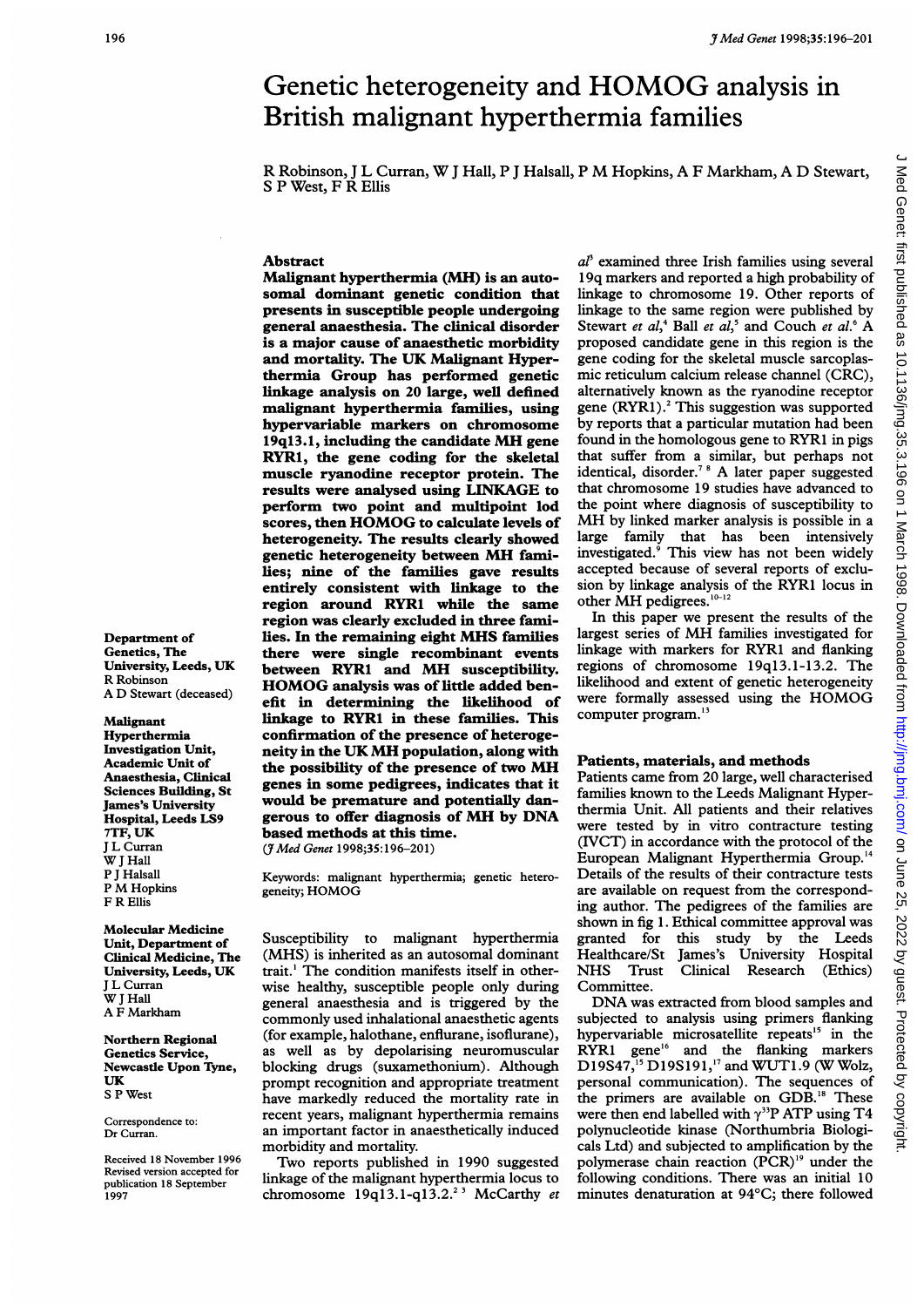

Figure 1 Pedigrees of the 20 families used in the study. Filled symbols are MHS, empty symbols MHN, ? indicates untested, half hatched symbols are<br>MHE. Arrows indicate probands. Family numbers are indicated on the top left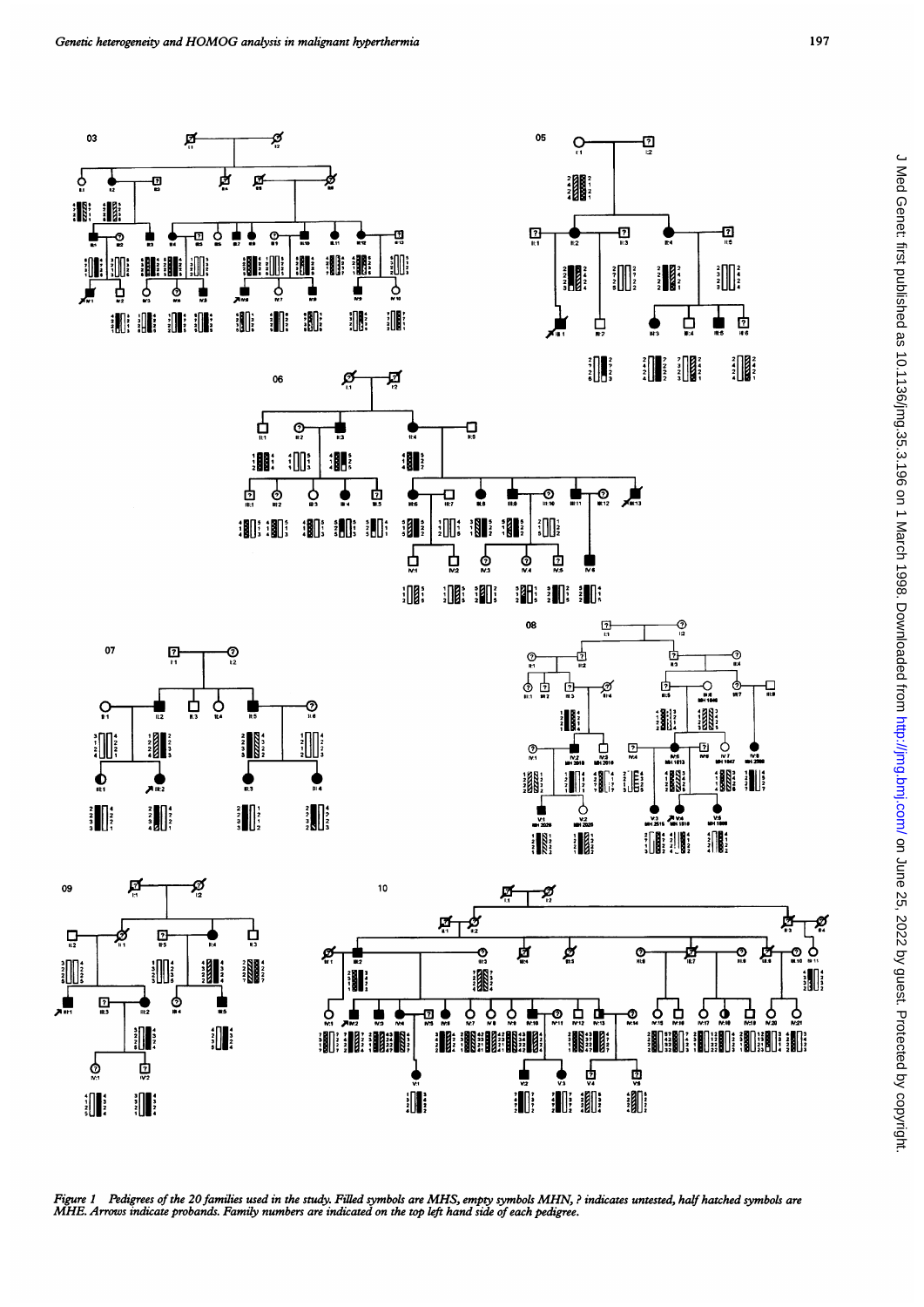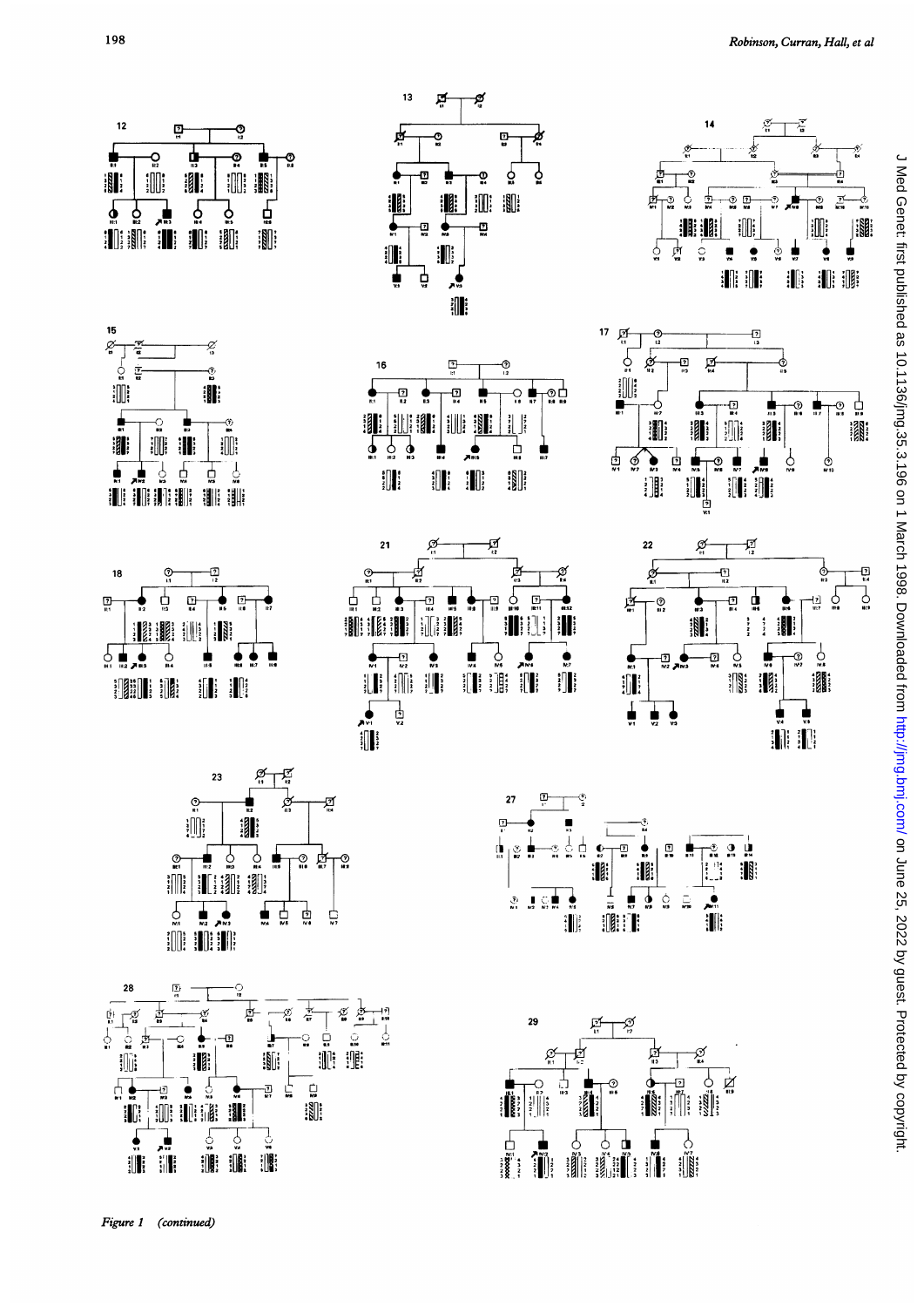| Family       | No of subjects |           |                    | Multipoint analysis |                             |                            |                            |
|--------------|----------------|-----------|--------------------|---------------------|-----------------------------|----------------------------|----------------------------|
|              | Phenotyped     | Genotyped | No of recombinants | Lod score           | <b>HOMOG</b><br>probability | Lower 95% support<br>limit | Upper 95% support<br>limit |
| LMH03        | 21             | 22        | >3                 | $-2.52$             | 0.012                       | 0.003                      | 0.13                       |
| LMH05        | 7              | 9         |                    | 0.88                | 0.97                        | 0.88                       | 0.99                       |
| LMH06        | 14             | 21        |                    | 2.41                | 0.99                        | 0.99                       | 1.00                       |
| LMH07        | 7              | 8         |                    | $-0.52$             | 0.55                        | 0.22                       | 0.94                       |
| LMH08        | 13             | 15        | ≥1                 | $-0.01$             | 0.80                        | 0.48                       | 0.98                       |
| LMH09        | 6              | 8         | $\geq 0$           | 0.59                | 0.94                        | 0.78                       | 0.99                       |
| LMH10        | 24             | 27        |                    | 0.88                | 0.97                        | 0.88                       | 0.99                       |
| LMH12        | 11             | 10        |                    | $-1.01$             | 0.28                        | 0.08                       | 0.83                       |
| LMH13        | 9              |           |                    | 1.04                | 0.98                        | 0.91                       | 1.00                       |
| LMH14        | 11             | 10        |                    | $-1.77$             | 0.06                        | 0.02                       | 0.45                       |
| <b>LMH15</b> | 10             | 12        | $\geqslant$ 2      | 0.60                | 0.94                        | 0.79                       | 0.99                       |
| LMH16        | 13             | 10        |                    | $-0.24$             | 0.69                        | 0.35                       | 0.97                       |
| LMH17        | 12             | 10        | $^{\circ}$         | 1.12                | 0.98                        | 0.92                       | 1.00                       |
| LMH18        | 12             | 9         |                    | 0.38                | 0.91                        | 0.69                       | 0.99                       |
| LMH21        | 11             | 16        |                    | 4.09                | 1.00                        | 0.99                       | 1.00                       |
| <b>LMH22</b> | 10             | 9         |                    | 1.75                | 0.99                        | 0.98                       | 1.00                       |
| LMH23        | 7              | 9         |                    | 1.51                | 0.99                        | 0.97                       | 1.00                       |
| <b>LMH27</b> | 21             | 8         | 0                  | 1.47                | 0.99                        | 0.96                       | 1.00                       |
| LMH28        | 19             | 16        | 0                  | 2.48                | 0.99                        | 0.99                       | 1.00                       |
| <b>LMH29</b> | 12             | 13        | $\bf{0}$           | 2.61                | 0.99                        | 0.99                       | 1.00                       |

\*Assuring introduction of <sup>a</sup> second gene associated with MH in one branch of the pedigree.

30 thermal cycles each of one minute at 94°C, 30 seconds at 54°C, one minute at 72°C; finally there was a 10 minute incubation at 72°C. For the primers for RYR1, PCRs for flanking markers were performed as for the RYR1 repeat except annealing temperatures were as follows: D19S191 45°C, D19S47 57°C. The resultant products were analysed by electrophoresis on <sup>a</sup> 6% denaturing polyacrylamide gel at <sup>60</sup> W for three hours. The gel was then fixed, dried, and exposed to fast, blue  $x$  ray film (Genetic Research Instrumentation) for 12 to 36 hours. Families uninformative for any of the markers were typed with further closely flanking markers on 19q13 (data not shown).

Two point lod scores were obtained using LINKAGE v 5.04, assuming gene penetrances of 0.98 and 0.98 for the normal and susceptibility alleles respectively, and a disease gene frequency of 1:5000 (these are the figures agreed by the Genetics Section of the European Malignant Hyperthermia Group). Multipoint lod scores and the HOMOG <sup>v</sup> 3.3 analyses'3 were performed at the MRC Human Genome Mapping Project resource centre, Cambridge, UK. Multipoint lod scores were generated using LINKAGE with LINKMAP. The disease locus was placed within a fixed map of three markers, D19S191, WUT1.9, and RYR1. The intermarker  $\theta$  values used were as follows: D19S191,  $\theta = 0.021$ ; WUT1.9,  $\theta$ =0.002; RYR1,  $\theta$ =0. These values were calculated on the basis of physical mapping data and assuming 1 Mb=1 cM,  $1cM=0$  of 0.01. As the genetic distances were so small, intermarker values of  $\theta$  could not be accurately computed using the data set discussed here.

# Results

The results from 20 families, incorporating 250 phenotyped and 249 genotyped subjects, were analysed. The segregation of the chromosome 19ql3.1-13.2 markers with MH susceptibility is summarised in table 1, along with the multipoint lod scores and the results of the HOMOG analyses.

In nine of the families, segregation was consistent with linkage of MH susceptibility to RYR1, whereas in three families there were at least two recombinants, strongly suggestive of MH not being caused by RYR1, although in only one family did the lod score reach -2.0. It was especially in the remaining families, where segregation was incomplete owing to a single recombinant subject, that we envisaged that the likelihood of linkage to RYRI generated by the HOMOG analyses would be useful.

## Discussion

Published linkage studies of malignant hyperthermia have been carried out on remarkably few large, well characterised families. This is mainly because of the nature of the phenotyping process, which involves open muscle biopsy carried out at a diagnostic centre often a long distance from the patient's home. These studies have, however, enabled the identification of the MHS<sup>1</sup> locus RYRI and also indicated that there is genetic heterogeneity underlying malignant hyperthermia. Levitt et  $a<sup>10</sup>$  presented three families where linkage to 19q13.1-q13.2 was excluded, but the results presented in that paper are difficult to evaluate as there are no means to appraise the phenotypes critically (absence of muscle contracture data). A report by Deufel et  $al<sup>11</sup>$ suggested that two Central European families also showed no linkage between malignant hyperthermia susceptibility and the 19q13.1 region. Similarly, Fagerlund et  $al^{12}$  described recombinants between RYR1 and malignant hyperthermia susceptibility in two out of three Swedish families segregating informatively at the RYR1 locus. The presence of genetic heterogeneity in MH dictates that great caution be exercised when combining data from several small families.<sup>20</sup> This could be why the report of linkage to chromosome 17q by Levitt et  $aI^{21}$ has yet to be substantiated.<sup>22</sup>  $^{23}$  Confirmation of genetic heterogeneity has been provided by the results of a genomic search that identified a high probability of linkage between MH susceptibility and chromosome  $3q<sub>2</sub><sup>24</sup>$  and a fur-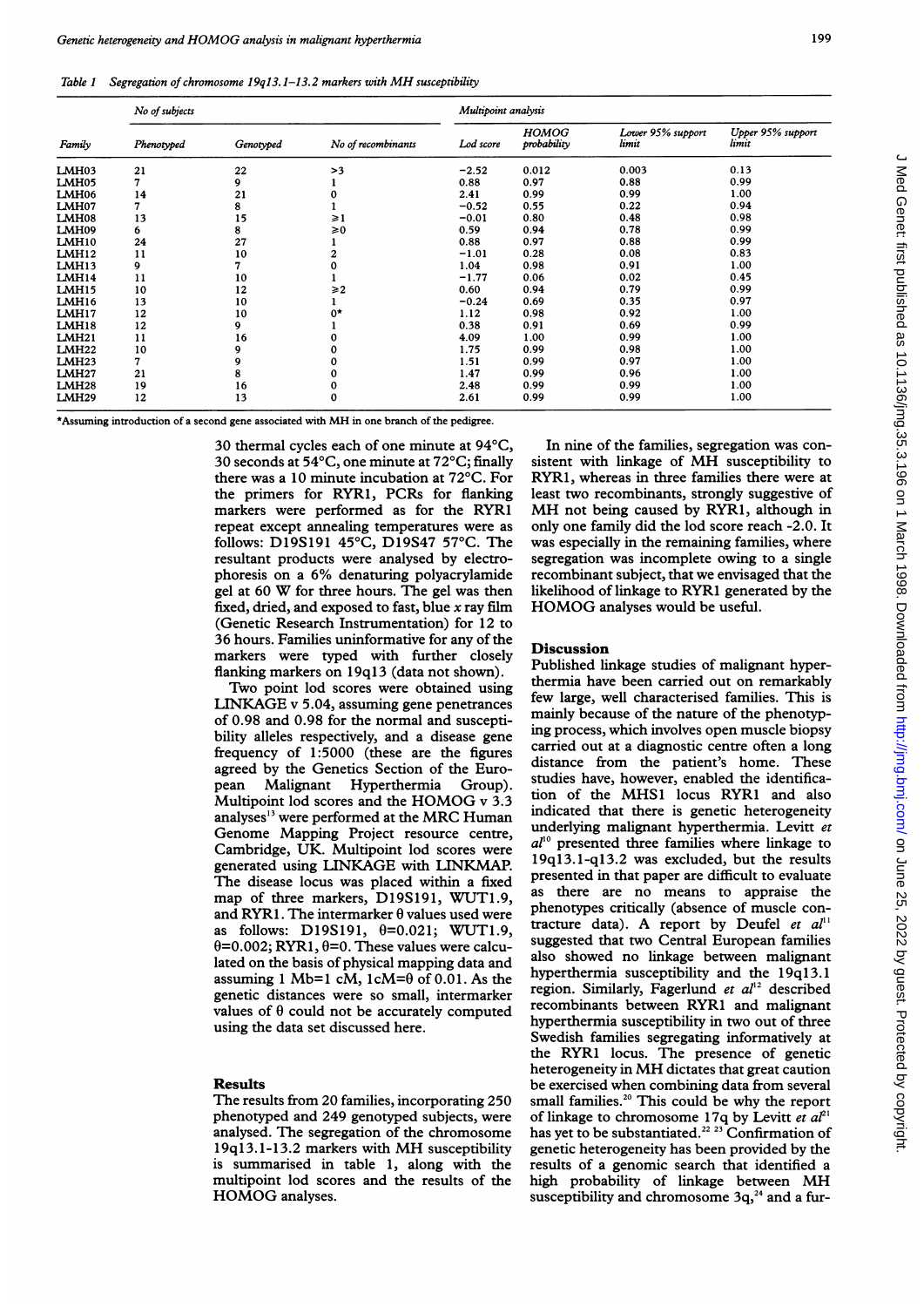While most authorities agree that genetic heterogeneity does exist, the proportion of families linked to RYR1 has not been determined. This again is probably the result of the difficulty in obtaining well characterised MH pedigrees. Such an estimate is important because it would give an indication of the proportion of families in which the diagnosis of MH could be made using the flanking DNA marker approach of Healy et  $al$ .<sup>9</sup> It would also provide the likelihood of finding a mutation in RYR1 of individual MH susceptible patients in whose family there were insufficient members to use a linkage approach. In this context it is interesting to note that the RYR1 mutations so far reported have been found in only about 10-15% of MH subjects screened.<sup>27</sup> In addition, a number of families have now been recorded in which the MH status as determined by the IVCT does not correlate with the RYR1 mutation results.<sup>28</sup> <sup>29</sup>

The patient resource of the UK MH Investigation Unit, with more than 3500 people from over 500 families phenotyped by contracture testing, is the largest of its kind in the world. From these families we have selected 20 pedigrees with a structure and size potentially capable of providing informative linkage data. Using the number of subjects showing recombinations between RYR1 and MH susceptibility (table 1) and our current understanding of the molecular genetics of MH, it is possible to place these families into one of three categories. The first category includes the nine pedigrees where there is complete segregation between RYR1 and MH susceptibility, which is wholly consistent with linkage to RYR1 in these families. The second category, consisting of three pedigrees, is that in which there are at least two recombinants between RYR1 and MH susceptibility, suggesting that linkage to the RYRI is unlikely. The third category consisting of the remaining eight families is where there is one recombinant, making it difficult to assign this pedigree to be linked or not linked to RYR1. Within these three categories the families vary in the size of the lod score, depending on the number of people and how informative the markers were in them.

In order to obtain a more precise estimate of the proportion of families linked to RYR1, we applied the analysis provided by the HOMOG program designed for this purpose."3 HOMOG compares two hypotheses, heterogeneity with linkage and homogeneity with linkage to the null hypothesis of no linkage in a pairwise manner, using an Admixture test. This analysis provided quantitative support for the hypothesis that category <sup>1</sup> families are very likely to be linked to RYR1. The HOMOG probability values calculated from the multipoint lod scores were between 0.98 and 1. The probability values calculated from the two point lod scores were lower, although all were greater than 0.90. The estimates of the probability of

linkage to RYRI obtained by HOMOG analysis for the second category of families (those with two or more recombinants) varied in two of the three families depending on whether the probability value was based on the multipoint or two point lod score. These estimates were accompanied by wide 95% confidence limits. For example, for family LMHO3, the confidence interval was from 0.003 to 0.129, while for family LMH12 the corresponding range was 0.083 to 0.827; both these values relate to the multipoint lod score. Even wider confidence intervals were obtained when the HOMOG probability was derived from the two point lod score. The third family in this category, LMH15, had HOMOG probabilities of 0.91 and 0.94 for the two point and multipoint analyses respectively; these results were not anticipated from either the segregation pattern of the RYRI markers with MH susceptibility or the lod scores. HOMOG probability values for the third category of families, where there was only one recombinant between RYR1 and MH susceptibility, were even more unhelpful. The estimates again varied according to whether the probability estimate was derived from the multipoint or two point lod score; once more, the confidence intervals were wide. The HOMOG analysis was, therefore, of little help in providing additional evidence as to whether an individual family is linked to RYR1 or what proportion of families with malignant hyperthermia is linked to this region.

Our results do, however, show for the first time that malignant hyperthermia susceptibility is not linked to chromosome 19q in all British families. The large proportion of families in which we have found a single recombination event is perhaps surprising. One possibility is that the phenotyping of these recombinant subjects is wrong. The IVCT was designed with an inbuilt bias for reasons of clinical safety, so that occasional false positives will occur, but false negatives should not. It would anyway be hard to explain all these single recombinant families merely by invoking an incorrect IVCT result. This raises the question of whether inheritance of a second gene is important in the expression of MH susceptibility in these families.<sup>30</sup> Indeed, there is clear evidence of the participation of a second gene in family LMH17. Until this possibility has been further investigated and in the presence of established genetic heterogeneity in MH, it cannot be considered safe to rely on DNA analysis for clinical diagnosis of malignant hyperthermia.

We thank Professor D T Bishop of the ICRF Epidemiology Unit for his helpful advice and comments. JLC is supported by a grant from the British Journal of Anaesthesia. RR is <sup>a</sup> BBSRC PhD student. Research in the authors' laboratory is also supported by the MRC and the Wellcome Trust.

- <sup>1</sup> Ellis FR, Halsall PJ, Harriman DGF. The work of the Leeds Malignant Hyperpyrexia Investigation Unit, 1971-1984. Anaesthesia 1984;41:809-15.
- 2 MacLennan DH, Duff C, Zorzato F, et al. Ryanodine receptor gene is a candidate for predisposition to malignant<br>hyperthermia. Nature 1990;343:559-61.<br>3 McCarthy TV, Healy JMS, Heffron JJA, et al. Localisation of
- the malignant hyperthermia susceptibility locus to human chromosome 19ql2-13.2. Nature 1990;343:562-4.